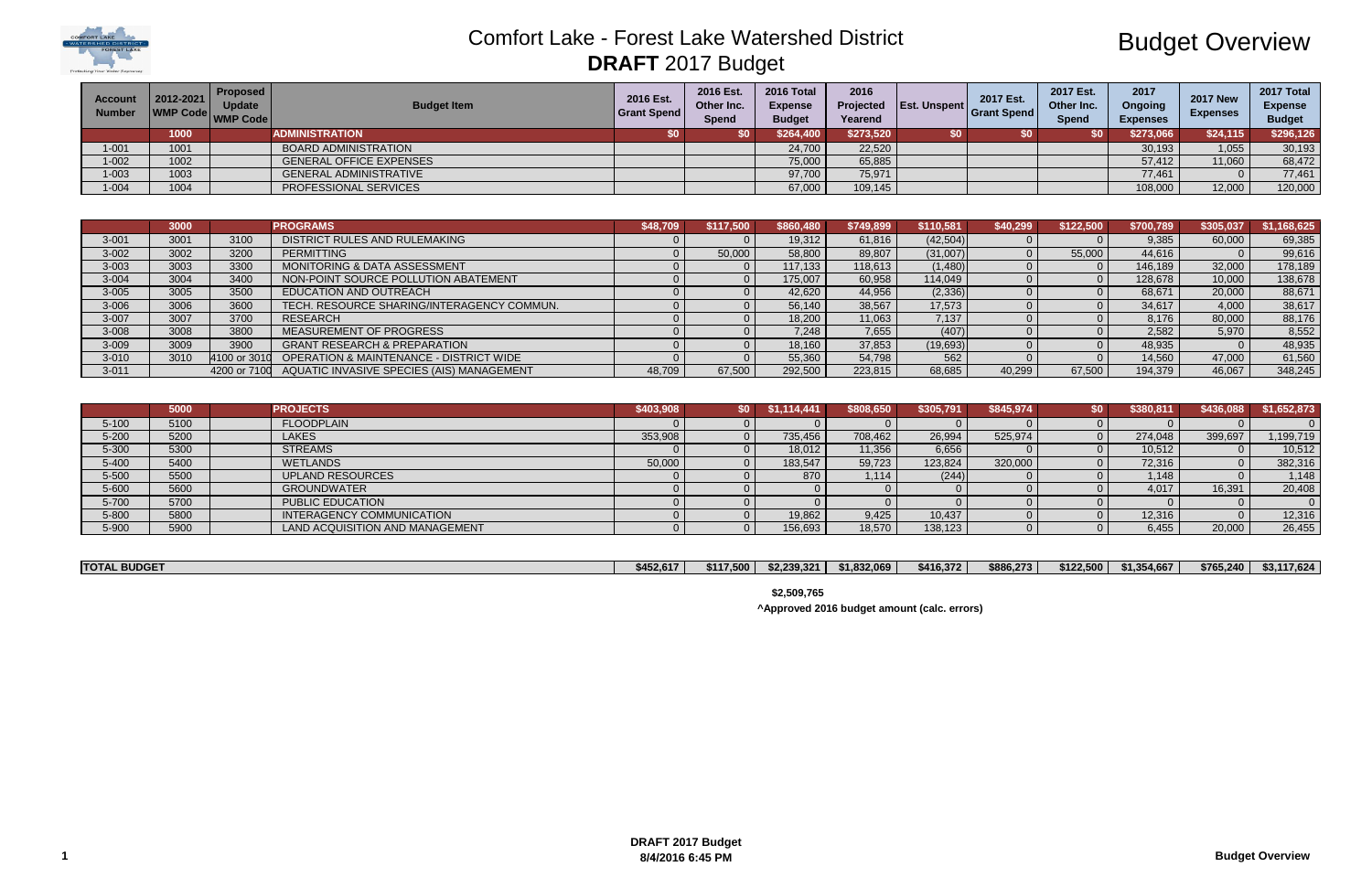

# 1000 - Administration

#### **Comments**

used for CAC member travel expense reimbursement (workshop/event attendance)

1 Meeting, additional \$\$ for other training)

Lurchase (laptops, monitors), GIS, Adobe software, Microsoft, Smartsheet

, permit inspections, cost-share visits), \$2,000 for admin (meetings with county/SWCD's etc)

Irict newsletter for all residents, budget hearings)

work only (includes PERA, Payroll Taxes & Benefits) work only (includes PERA, Payroll Taxes & Benefits)

| <b>WMP Code</b> | <b>Budget Item</b>                                 | 2016 Total<br><b>Expense</b><br><b>Budget</b> | 2016<br>Projected<br>Yearend | 2017<br>Ongoing<br><b>Expenses</b> | <b>2017 New</b><br><b>Expenses</b> | 2017 Total<br><b>Expense</b><br><b>Budget</b> | Comn                                                                          |
|-----------------|----------------------------------------------------|-----------------------------------------------|------------------------------|------------------------------------|------------------------------------|-----------------------------------------------|-------------------------------------------------------------------------------|
| 1001            | <b>Board Administration</b>                        | \$24,700                                      | \$22,520                     | \$30,193                           | \$1,055                            | \$30,193                                      |                                                                               |
|                 | <b>Advisory Committee</b>                          | 500                                           | $\Omega$                     | 500                                |                                    | 500                                           | Used for meeting supplies/expenses, could be used for CAC memb                |
|                 | <b>Annual Audit</b>                                | 7.200                                         | 7,950                        | 8,000                              |                                    | 8,000                                         | Per agreement with auditor                                                    |
|                 | <b>MAWD</b> Dues                                   | 2,400                                         | 2,307                        | 2,880                              |                                    | 2,880                                         | Projection based on 2015/2016 rising trend in taxable market value            |
|                 | <b>LMC Dues</b>                                    | 1,500                                         |                              | 1,775                              |                                    | 1,775                                         | Based on 2015 dues (no increase expected for 2017)                            |
|                 | Insurance (LMCIT and workers comp)                 | 4,000                                         | 225                          | 4,000                              |                                    | 4,000                                         | Liability & workers comp                                                      |
|                 | Managers Per Diem & Payroll Tax                    | 8,000                                         | 11,250                       | 12,038                             |                                    | 12,038                                        | Based on 30 meetings, 5 managers, \$75 per diem                               |
|                 | <b>Manager Expenses</b>                            | 1,000                                         |                              | 1,000                              |                                    | 1,000                                         | Travel & accomodations for MAWD Annual Meeting etc.                           |
| 2017 new        | <b>Managers Training/Conferences</b>               |                                               |                              |                                    | 1,055                              | 1,055                                         | Registration fees (\$185 ea. For MAWD Annual Meeting, additional              |
| 1002            | <b>General Office Expenses</b>                     | \$75,000                                      | \$65,885                     | \$57,412                           | \$11,060                           | \$68,472                                      |                                                                               |
|                 | Cell Phone/office phone/internet/Web Hosting       | 3,300                                         | 6,689                        |                                    |                                    |                                               | Verizon, Midcontinent, Bufflehead web hosting charge, AiTech,                 |
|                 | Computer Supplies/Software/IT Support              | 15,000                                        | 12,853                       | 5,408                              | 7,060                              | 12,468                                        | Bufflehead IT support, computer equipment purchase (laptops, mor              |
|                 | Copier (lease)                                     | 5,000                                         | 4,228                        | 5,000                              |                                    | 5,000                                         |                                                                               |
|                 | <b>General Office/Meeting Supplies</b>             | 7,000                                         | 1,800                        | 2,000                              |                                    | 2,000                                         | Consumables (pens, paper, refreshments)                                       |
|                 | Dues/Fees/subscriptions                            | 400                                           | 144                          | 400                                |                                    | 400                                           | Newspaper subscriptions                                                       |
|                 | Conferences & Workshops/Staff Training & Education | 2,300                                         | 1,392                        | 4,000                              |                                    | 4,000                                         | Registration fees (\$1,000/employee)                                          |
|                 | Staff Expenses/Travel (Mileage)                    | 6,000                                         | 4,651                        | 6,000                              |                                    | 6,000                                         | \$4,000 for programs/projects mileage (project visits, permit inspections, co |
|                 | Postage                                            | 700                                           | 416                          | 700                                |                                    | 700                                           | Administrative postage (monthly checks, admin mailers etc)                    |
|                 | Printing                                           | 1,500                                         | 129                          | 1,500                              |                                    | 1,500                                         | Printing for board/admin related items (i.e. district newsletter for all      |
|                 | <b>Notices</b>                                     | 700                                           | 731                          | 700                                |                                    | 700                                           | Legal notices for board/admin related items (i.e. budget hearings)            |
|                 | <b>Office Rent</b>                                 | 27,000                                        | 24,824                       | 25,404                             |                                    | 25,404                                        | Contracted rent (\$1,167/mo) plus projected CAM (\$950/mo)                    |
|                 | Office Improvements/Furniture & Fixtures           | $\Omega$                                      | 2,000                        |                                    | 4,000                              | 4,000                                         | Inventory (e.g. desks, TV, carpet, tables, chairs etc)                        |
|                 | <b>Utilities/Office Upkeep</b>                     | 6,000                                         | 5,981                        | 6,200                              |                                    | 6,200                                         | Electric, cleaning/rug service, City of Forest Lake utility bill              |
|                 | <b>Bank Fees</b>                                   | 100                                           | 48                           | 100                                |                                    | 100                                           |                                                                               |
| 1003            | <b>General Administration</b>                      | \$97,700                                      | \$75,971                     | \$77,461                           |                                    | \$77,461                                      |                                                                               |
|                 | Salary (Administrator)-General Admin.              | 25,000                                        | 32,422                       | 30,985                             |                                    | 30,985                                        | District Administrator salary for Administrative work only (includes F        |
|                 | <b>Professional Administrative Services</b>        | 32,000                                        | 3,259                        | 46,477                             |                                    | 46,477                                        | Other District staff salaries for Administrative work only (includes PI       |
| 1004            | <b>Professional Services</b>                       | \$67,000                                      | \$109,145                    | \$108,000                          | \$12,000                           | \$120,000                                     |                                                                               |
|                 | CPA/bookkeeping                                    | 10,000                                        | 20,000                       | 18,000                             |                                    | 18,000                                        | 2017 ongoing figure based on contract                                         |
|                 | <b>Consultant/Professional Services</b>            | $\Omega$                                      |                              | $\Omega$                           | 12,000                             | 12,000                                        | Keystone Waters minutes, grants, outreach services                            |
|                 | Consulting engineer                                | 36,000                                        | 48,643                       | 50,000                             |                                    | 50,000                                        | 2017 ongoing                                                                  |
|                 | Legal                                              | 21,000                                        | 40,502                       | 40,000                             |                                    | 40,000                                        | 2017 ongoing                                                                  |

| <b>ADMINISTRATION</b><br><b>TOTAL</b> | \$264.400 | \$273.520 | \$273.066 | \$24.<br>.115 | \$296.126 |
|---------------------------------------|-----------|-----------|-----------|---------------|-----------|
|                                       |           |           |           |               |           |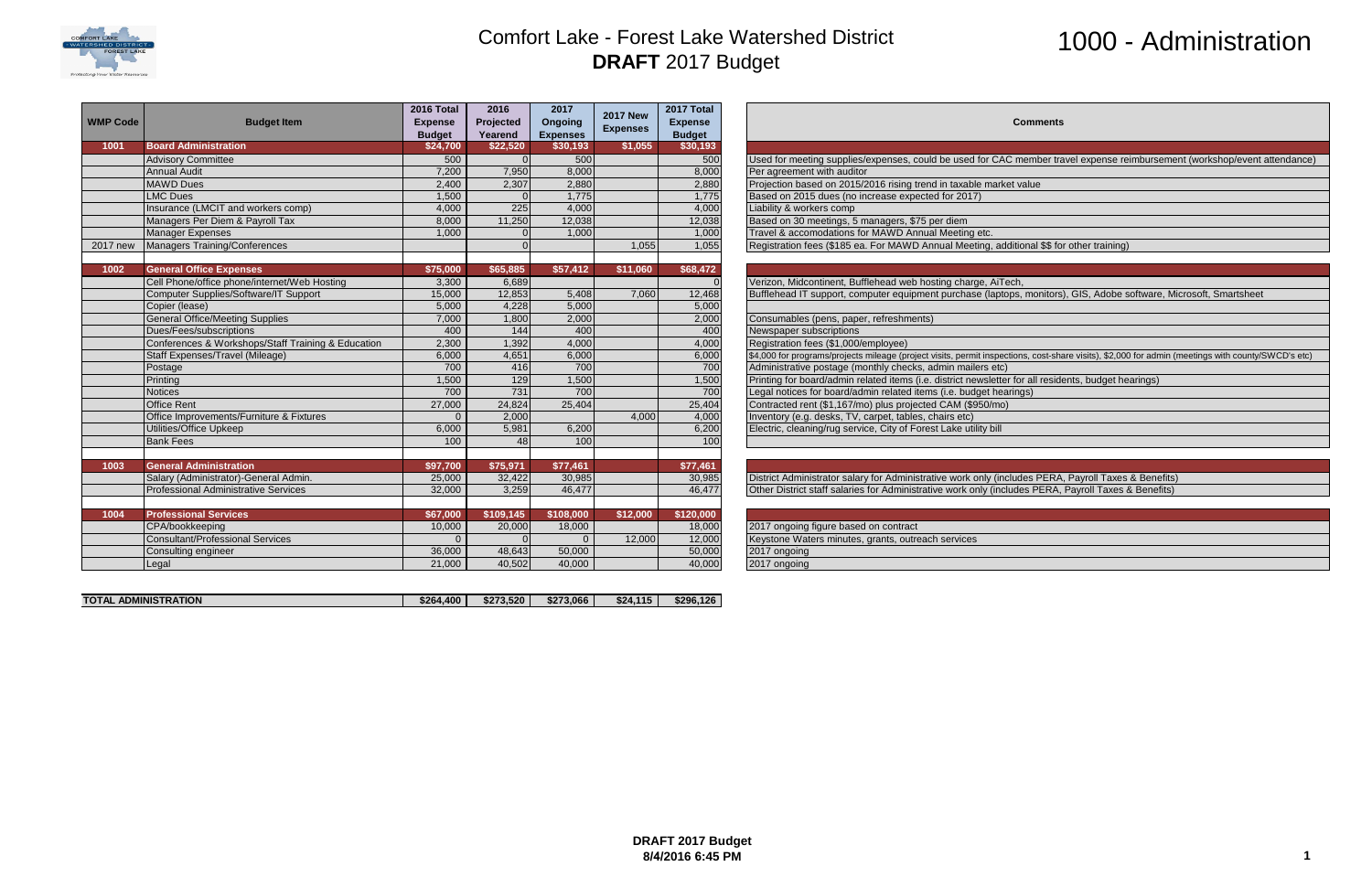

## 3000 - Programs

| Lake Managemen<br><b>District Code</b> | <b>Account</b><br><b>Number</b> | 2012-2021<br><b>WMP Code</b> | Budget Iten                                                                               | 2016 Est.<br><b>Grant Spend</b> | 2016 Other<br>Inc. Spend | 2016 Total<br><b>Expense</b><br><b>Budget</b> | 2016<br>Projected<br>Yearend | <b>Est. Unspent</b>              | 2017 Est.<br><b>Grant Spend</b> | 2017 Est<br>Other Inc.<br>Spend | 2017 Ongoing<br><b>Expenses</b> | <b>2017 New</b><br><b>Expenses</b> | 2017 Total<br><b>Expense</b><br><b>Budget</b> | <b>Comments</b>                                                                                                                                 |      |                                                                  |
|----------------------------------------|---------------------------------|------------------------------|-------------------------------------------------------------------------------------------|---------------------------------|--------------------------|-----------------------------------------------|------------------------------|----------------------------------|---------------------------------|---------------------------------|---------------------------------|------------------------------------|-----------------------------------------------|-------------------------------------------------------------------------------------------------------------------------------------------------|------|------------------------------------------------------------------|
| 0 - District-Wide                      | Various                         |                              | Administrative Program Support (Staff Management/Coord. Total)                            |                                 |                          | 59,884                                        | 95.832                       |                                  |                                 |                                 | 194.980                         |                                    | 194.980                                       |                                                                                                                                                 |      |                                                                  |
|                                        |                                 |                              |                                                                                           |                                 |                          |                                               |                              |                                  |                                 |                                 |                                 |                                    |                                               |                                                                                                                                                 |      |                                                                  |
|                                        | $3 - 001$                       | 3001                         | <b>District Rules and Rulemaking</b>                                                      | $\mathbf{a}$                    |                          | 19,312                                        | 61,816                       | (42, 504)                        |                                 |                                 | 9.385                           | 60,000                             | 69,385                                        |                                                                                                                                                 |      |                                                                  |
| 0 - District-Wide                      | 3-001-4100                      |                              | Staff Management/Coord.                                                                   |                                 |                          | 4,312                                         | 5,520                        | (1,208)                          |                                 |                                 | 6,885                           |                                    | 6,885                                         |                                                                                                                                                 |      |                                                                  |
| 0 - District-Wide                      | $3-001-A$<br>$3-001-B$          |                              | 3001A <b>Ongoing Initiatives</b><br>3001B Rule Implementation Review                      |                                 |                          | 15,000                                        | 11,296<br>45,000             | 3,704<br>(45,000)                |                                 |                                 | 2,500                           | 60.000                             | 2,500<br>60,000                               | Ongoing regular questions/tasks                                                                                                                 |      |                                                                  |
| 0 - District-Wide                      |                                 |                              |                                                                                           |                                 |                          |                                               |                              |                                  |                                 |                                 |                                 |                                    |                                               | Rule revisions + Biofiltration guidance document                                                                                                |      |                                                                  |
|                                        | $3 - 002$                       | 3002                         | Permitting                                                                                | $\Omega$                        | 50,000                   | 58,800                                        | 89,807                       | (31,007)                         |                                 | 55,000                          | 44,616                          | $\Omega$                           | 99,616                                        |                                                                                                                                                 |      |                                                                  |
| 0 - District-Wide                      | 3-002-4100                      |                              | Staff Management/Coord.                                                                   |                                 |                          | 8,800                                         | 11,266                       | (2, 466)                         |                                 |                                 | 19,616                          |                                    | 19,616                                        |                                                                                                                                                 |      |                                                                  |
| 0 - District-Wide                      | 3-002-A                         |                              | 3002A Ongoing Initiatives                                                                 |                                 | 50.000                   | 50,000                                        | 78,541                       | (28, 541)                        |                                 | 55,000                          | 25,000                          |                                    | 80,000                                        | Based on current permitting track (includes providing comment in municipal variance requests)                                                   |      |                                                                  |
| 0 - District-Wide                      | 3-002-B                         | 3002B                        | Volume Banking Program Oversight                                                          |                                 |                          |                                               |                              | $\Omega$                         |                                 |                                 |                                 |                                    |                                               |                                                                                                                                                 |      |                                                                  |
|                                        |                                 |                              |                                                                                           |                                 |                          |                                               |                              |                                  |                                 |                                 |                                 |                                    |                                               |                                                                                                                                                 |      |                                                                  |
| 0 - District-Wide                      | $3 - 003$<br>3-003-4100         | 3003                         | <b>Monitoring &amp; Data Assessment</b><br>Staff Management/Coord.                        |                                 |                          | 117,133<br>5,280                              | 118,613<br>6.760             | (1,480)<br>(1,480)               |                                 |                                 | 146.189<br>11.189               | 32.000                             | 178,189<br>11,189                             |                                                                                                                                                 |      |                                                                  |
| 0 - District-Wide                      | 3-003-A                         | 3003A                        | <b>Ongoing Initiatives</b>                                                                |                                 |                          | 111.853                                       | 111,853                      | $\overline{0}$                   |                                 |                                 | 135,000                         |                                    | 135,000                                       | Expect increases from 2016 values                                                                                                               |      | 2017 WCD monitoring proposal = \$112,464; EOR                    |
| 0 - District-Wide                      | 3-003-C                         |                              | 3003C Comprehensive Data Analysis                                                         |                                 |                          |                                               |                              | $\Omega$                         |                                 |                                 |                                 | 3,000                              | 3,000                                         | <b>EOR</b> estimate                                                                                                                             |      | review of annual monitoring plan, data, and final                |
| 0 - District-Wide                      | 3-003-H                         |                              | 3003H Wetland Monitoring                                                                  |                                 |                          |                                               |                              | $\Omega$                         |                                 |                                 |                                 | 25,000                             | 25,000                                        | Bixby Park effectiveness monitoring                                                                                                             |      |                                                                  |
| 0 - District-Wide                      | 3-003-K                         |                              | <b>BMP Effectiveness Monitoring</b>                                                       |                                 |                          |                                               |                              | $\Omega$                         |                                 |                                 |                                 | 4.000                              | 4,000                                         | Effectiveness monitoring of District installed BMPs (smaller BMPs)                                                                              |      |                                                                  |
|                                        |                                 |                              |                                                                                           |                                 |                          |                                               |                              |                                  |                                 |                                 |                                 |                                    |                                               |                                                                                                                                                 |      |                                                                  |
|                                        | $3 - 004$                       | 3004                         | <b>Non-Point Source Pollution Abatement</b>                                               | $\Omega$                        | n.                       | 175,007                                       | 60,958                       | 114,049                          |                                 |                                 | 128,678                         | 10,000                             | 138,678                                       |                                                                                                                                                 |      |                                                                  |
| 0 - District-Wide                      | 3-004-4100                      |                              | Staff Management/Coord.                                                                   |                                 |                          | 7,260                                         | 9,295                        | (2,035)                          |                                 |                                 | 15,170                          |                                    | 15,170                                        |                                                                                                                                                 |      |                                                                  |
| 0 - District-Wide<br>0 - District-Wide | $3-004-A$<br>3-004-B            | 3004B                        | 3004A <b>Ongoing Initiatives</b><br><b>Residential Landowner Grant</b>                    |                                 |                          | 17,969<br>34,778                              | 17,969<br>3,500              | $\overline{0}$<br>31,278         |                                 |                                 | 18,508<br>15,000                | 10,000                             | 28,508<br>15,000                              | \$\$ for SWCD tech assistance<br>Contracts with 2 SWCD's<br>\$\$ for BMPs                                                                       |      |                                                                  |
| 0 - District-Wide                      | 3-004-C                         | 3004C                        | Agricultural and Rural BMP Incentives/Cost-Share                                          |                                 |                          | 35,000                                        | 10,194                       | 24,806                           |                                 |                                 | 17,500                          |                                    | 17,500                                        | Ag BMPs from Bone Lake Diagnostic                                                                                                               |      |                                                                  |
| 0 - District-Wide                      | $3-004-D$                       | 3004D                        | Commercial/Community Grant                                                                |                                 |                          | 25,000                                        | $\cap$                       | 25,000                           |                                 |                                 | 12,500                          |                                    | 12,500                                        |                                                                                                                                                 |      |                                                                  |
| 0 - District-Wide                      | 3-004-E                         | 3004E                        | Municipal Stormwater Remediation Program                                                  |                                 |                          | 55,000                                        | 20,000                       | 35,000                           |                                 |                                 | 50,000                          |                                    | 50,000                                        | Culvert size/invert inventory for City of Forest Lake & targeted street sweeping                                                                |      |                                                                  |
|                                        |                                 |                              |                                                                                           |                                 |                          |                                               |                              |                                  |                                 |                                 |                                 |                                    |                                               |                                                                                                                                                 |      |                                                                  |
|                                        | $3 - 005$                       | 3005                         | <b>Education and Outreach</b>                                                             | $\mathbf{0}$                    |                          | 42,620                                        | 44,956                       | (2, 336)                         |                                 |                                 | 68,671                          | 20,000                             | 88,671                                        |                                                                                                                                                 |      |                                                                  |
| 0 - District-Wide                      | 3-005-4100                      |                              | Staff Management/Coord.                                                                   |                                 |                          | 10,120                                        | 12,956                       | (2,836)                          |                                 |                                 | 41,671                          |                                    | 41,671                                        | Includes Master Watershed Stewards assistance                                                                                                   |      |                                                                  |
| 0 - District-Wide                      | 3-005-A<br>3-005-C              | 3005A<br>3005C               | Ongoing initiatives & EMWREP participation                                                |                                 |                          | 30,000                                        | 30,000<br>$\Omega$           | $\overline{0}$<br>$\overline{0}$ |                                 |                                 | 25,000                          | 5,000<br>10,000                    | 30,000<br>10,000                              | CAC projects (Project WET & Forest Lake HS), Increased outreach/communication efforts, Master Watershed Stewar                                  |      |                                                                  |
| 0 - District-Wide<br>0 - District-Wide | $3-005-D$                       | 3005D                        | Standard Project Signage<br>Local student engagement/Chisago Co Children's Water Festival |                                 |                          | 2,500                                         | 2,000                        | 500                              |                                 |                                 | 2,000                           | 5,000                              | 7,000                                         | To develop standard signage for District programs and projects.<br>Chisago Co. Childrens Water Festival, Warner Nature Center programs          |      |                                                                  |
|                                        |                                 |                              |                                                                                           |                                 |                          |                                               |                              |                                  |                                 |                                 |                                 |                                    |                                               |                                                                                                                                                 |      |                                                                  |
|                                        | $3 - 006$                       | 3006                         | <b>Technical Resource Sharing &amp; Interagency Communication</b>                         | $\mathbf{0}$                    |                          | 56,140                                        | 38,567                       | 17,573                           |                                 |                                 | 34,617                          | 4,000                              | 38,617                                        |                                                                                                                                                 |      |                                                                  |
| 0 - District-Wide                      | 3-006-4100                      |                              | Staff Management/Coord.                                                                   |                                 |                          | 8,140                                         | 10,421                       | (2, 281)                         |                                 |                                 | 21,517                          |                                    | 21,517                                        | Meet with municipalities (Forest Lake, Wyoming, Scandia, Chisago Lakes Twp)                                                                     |      |                                                                  |
| 0 - District-Wide                      | 3-006-A                         | 3006A                        | Ongoing Initiatives (Miscellaneous Projects)                                              |                                 |                          | 10,000                                        | 15,145                       | (5, 145)                         |                                 |                                 | 2,500                           |                                    | 2,500                                         | Coordination with Sunrise TMDL, Chisago Wtr Plan, Misc. Coord, St. Croix TMDL, MS4                                                              |      |                                                                  |
| 0 - District-Wide                      | 3-006-C                         | 3006C                        | Modeling (H&H Model Update)                                                               |                                 |                          | 25,000                                        | $\cap$                       | 25,000                           |                                 |                                 |                                 |                                    |                                               | \$\$ for surveying effort funded under 3004E, City would pay half. Full effort would cost \$50-100K                                             |      |                                                                  |
| 0 - District-Wide                      | $3-006-D$                       | 3006D                        | Geographic Information Systems (GIS)                                                      |                                 |                          | 3,000                                         | $\Omega$<br>3,000            | $\overline{0}$<br>$\overline{0}$ |                                 |                                 | 600                             | 4.000                              | 4,000<br>600                                  | GIS license purchase for CLFLWD office                                                                                                          |      |                                                                  |
| 0 - District-Wide<br>0 - District-Wide | 3-006-E<br>3-006-F              | 3006E<br>3006F               | District Web Mapper (& WCD BMP/Permit project)<br>Watershed Management Plan Update        |                                 |                          | 10,000                                        | 10,000                       | $\overline{0}$                   |                                 |                                 | 10,000                          |                                    | 10,000                                        | Webmapper annual fee (\$600)<br>Engineering & Legal expenses for plan update beginning early winter 2016-2017 (considered a minor plan amendmen |      |                                                                  |
|                                        |                                 |                              |                                                                                           |                                 |                          |                                               |                              |                                  |                                 |                                 |                                 |                                    |                                               |                                                                                                                                                 |      |                                                                  |
|                                        | $3 - 007$                       | 3007                         | Research                                                                                  | $\mathbf{0}$                    |                          | 18,200                                        | 11,063                       | 7,137                            |                                 |                                 | 8,176                           | 80,000                             | 88,176                                        |                                                                                                                                                 |      |                                                                  |
| 0 - District-Wide                      |                                 |                              | Staff Management/Coord.                                                                   |                                 |                          |                                               |                              | $\Omega$                         |                                 |                                 | 8,176                           |                                    | 8,176                                         |                                                                                                                                                 |      |                                                                  |
| 0 - District-Wide                      | 3-007-A                         | 3007A                        | <b>Ongoing Initiatives</b>                                                                |                                 |                          | 13,200                                        | 6,063                        | 7,137                            |                                 |                                 |                                 | 75,000                             | 75,000                                        | Deep sediment cores (potentially include invoice from 2016 work)                                                                                |      |                                                                  |
| 0 - District-Wide                      | 3-007-B                         | 3007B                        | New Initiatives                                                                           |                                 |                          | 5.000                                         | 5.000                        | $\Omega$                         |                                 |                                 |                                 | 5.000                              | 5,000                                         | Grant is located under 5228B - Forest Lake Diagnostic Implementation                                                                            |      |                                                                  |
|                                        | $3 - 008$                       |                              |                                                                                           | $\Omega$                        |                          |                                               |                              |                                  |                                 |                                 | 2,582                           | 5,970                              |                                               |                                                                                                                                                 |      |                                                                  |
| 0 - District-Wide                      | 3-008-4100                      | 3008                         | <b>Measurement of Progress</b><br>Staff Management/Coord.                                 |                                 |                          | 7,248<br>1,452                                | 7,655<br>1,859               | (407)<br>(407)                   |                                 |                                 | 2,582                           |                                    | 8,552<br>2,582                                | Increase staff time to develop progress evaluation metrics                                                                                      |      |                                                                  |
| 0 - District-Wide                      | 3-008-A                         | 3008A                        | <b>Ongoing Initiatives</b>                                                                |                                 |                          | 5,796                                         | 5,796                        | $\overline{0}$                   | <b>TBD</b>                      |                                 |                                 | 5,970                              | 5,970                                         | Review progress toward meeting goals of WMP. Look for BWSR grant.                                                                               |      |                                                                  |
|                                        |                                 |                              |                                                                                           |                                 |                          |                                               |                              |                                  |                                 |                                 |                                 |                                    |                                               |                                                                                                                                                 |      |                                                                  |
|                                        |                                 | 3009                         | <b>Grant Research and Preparation</b>                                                     | $\mathbf{v}$                    |                          | 18,160                                        | 37,853                       | (19, 693)                        |                                 |                                 | 48,935                          | $\Omega$                           | 48,935                                        |                                                                                                                                                 | - 11 |                                                                  |
| 0 - District-Wide                      | 3-009-4100                      |                              | Staff Management/Coord.                                                                   |                                 |                          | 6,160                                         | 7,886                        | (1,726)                          |                                 |                                 | 18,935                          |                                    | 18,935                                        |                                                                                                                                                 |      |                                                                  |
| 0 - District-Wide                      | 3-009-A                         | 3009A                        | <b>Ongoing Initiatives</b>                                                                |                                 |                          | 12,000                                        | 29,967                       | (17, 967)                        |                                 |                                 | 30,000                          |                                    | 30,000                                        | Consultant time to prepare, track and report grant progress, work plan revisions (pre-grant execution, CWF & 319)                               |      |                                                                  |
|                                        | $3 - 010$                       | 3010                         | <b>Operation &amp; Maintenance - District Wide</b>                                        | $\mathbf{v}$                    |                          | 55,360                                        | 54,798                       | 562                              |                                 |                                 | 14,560                          | 47,000                             | 61,560                                        |                                                                                                                                                 |      |                                                                  |
| 0 - District-Wide                      | 3-010-4100                      |                              | Staff Management/Coord.                                                                   |                                 |                          | 8,360                                         | 10,703                       | (2, 343)                         |                                 |                                 | 14,560                          |                                    | 14,560                                        |                                                                                                                                                 |      |                                                                  |
| 0 - District-Wide                      | 3-010-A                         | 3010A                        | <b>Ongoing Initiatives</b>                                                                |                                 |                          | 47.000                                        | 44.095                       | 2.905                            | <b>TBD</b>                      |                                 |                                 | 47.000                             | 47,000                                        |                                                                                                                                                 |      |                                                                  |
| 3 - Forest LMD                         |                                 |                              | Shields Lake Fish Barrier                                                                 |                                 |                          |                                               |                              |                                  |                                 |                                 |                                 |                                    |                                               | 20,000<br>Upgrades or retrofit                                                                                                                  |      |                                                                  |
| 3 - Forest LMD                         |                                 |                              | Forest Lake dam                                                                           |                                 |                          |                                               |                              |                                  |                                 |                                 |                                 |                                    |                                               | Complete in 2016                                                                                                                                |      |                                                                  |
| 1 - Bone LMD                           |                                 |                              | Moody Lake aerator                                                                        |                                 |                          |                                               |                              |                                  |                                 |                                 |                                 |                                    |                                               |                                                                                                                                                 |      |                                                                  |
| 1 - Bone LMD                           |                                 |                              | <b>Bone Lake Fish Barrier</b>                                                             |                                 |                          |                                               |                              |                                  |                                 |                                 |                                 |                                    |                                               | Nothing other than staff time                                                                                                                   |      |                                                                  |
| 3 - Forest LMD<br>0 - District-Wide    |                                 |                              | JD <sub>6</sub><br><b>BMP / Project Inspections/Maintenance</b>                           |                                 |                          |                                               |                              |                                  |                                 |                                 |                                 |                                    |                                               | Desktop/field investigation<br>10,000<br>Regular BMP inspections/main                                                                           |      | 10,000   WD facilities, permitted sites, cost-shared sites, etc. |
| 0 - District-Wide                      |                                 |                              | Unplanned activities                                                                      |                                 |                          |                                               |                              |                                  |                                 |                                 |                                 |                                    |                                               | Unplanned<br>7,000                                                                                                                              |      |                                                                  |
| 0 - District-Wide                      |                                 |                              | Vehicle                                                                                   |                                 |                          |                                               |                              |                                  |                                 |                                 |                                 |                                    |                                               |                                                                                                                                                 |      |                                                                  |
|                                        |                                 |                              |                                                                                           |                                 |                          |                                               |                              |                                  |                                 |                                 |                                 |                                    |                                               |                                                                                                                                                 |      |                                                                  |

|                   | $3 - 011$                            | v ar ious  |                                        | 48,709 | 67,500 | 292,500 | 223,815 | 68,685               | 40,299 | 67,500 | 194,379 | 4605 | 348,245 |  |  |  |
|-------------------|--------------------------------------|------------|----------------------------------------|--------|--------|---------|---------|----------------------|--------|--------|---------|------|---------|--|--|--|
| 0 - District-Wide | 3-010-4100                           |            | Staff Management/Coord.                |        |        |         |         |                      |        |        | 34,678  |      | 34,678  |  |  |  |
| 0 - District-Wide |                                      | <b>New</b> | <b>Ongoing Initiatives</b>             |        |        |         |         |                      |        |        |         |      |         |  |  |  |
|                   | <b>Bone Lake Management District</b> |            | <b>Forest Lake Management District</b> |        |        |         |         | <b>BBAFFONEBULLY</b> |        |        |         |      |         |  |  |  |

Little Comfort Lake Management District Comfort Lake Management District

|                                                            | <b>Comments</b>                                                                                                                                                                           |  |                                                                                                                   |
|------------------------------------------------------------|-------------------------------------------------------------------------------------------------------------------------------------------------------------------------------------------|--|-------------------------------------------------------------------------------------------------------------------|
|                                                            |                                                                                                                                                                                           |  |                                                                                                                   |
|                                                            |                                                                                                                                                                                           |  |                                                                                                                   |
|                                                            |                                                                                                                                                                                           |  |                                                                                                                   |
|                                                            |                                                                                                                                                                                           |  |                                                                                                                   |
| Ongoing regular questions/tasks                            |                                                                                                                                                                                           |  |                                                                                                                   |
| Rule revisions + Biofiltration guidance document           |                                                                                                                                                                                           |  |                                                                                                                   |
|                                                            |                                                                                                                                                                                           |  |                                                                                                                   |
|                                                            |                                                                                                                                                                                           |  |                                                                                                                   |
|                                                            |                                                                                                                                                                                           |  |                                                                                                                   |
|                                                            | Based on current permitting track (includes providing comment in municipal variance requests)                                                                                             |  |                                                                                                                   |
|                                                            |                                                                                                                                                                                           |  |                                                                                                                   |
|                                                            |                                                                                                                                                                                           |  |                                                                                                                   |
|                                                            |                                                                                                                                                                                           |  |                                                                                                                   |
| Expect increases from 2016 values                          |                                                                                                                                                                                           |  | 2017 WCD monitoring proposal = \$112,464; EOR                                                                     |
| <b>EOR</b> estimate                                        |                                                                                                                                                                                           |  | review of annual monitoring plan, data, and final                                                                 |
| Bixby Park effectiveness monitoring                        |                                                                                                                                                                                           |  |                                                                                                                   |
|                                                            | Effectiveness monitoring of District installed BMPs (smaller BMPs)                                                                                                                        |  |                                                                                                                   |
|                                                            |                                                                                                                                                                                           |  |                                                                                                                   |
|                                                            |                                                                                                                                                                                           |  |                                                                                                                   |
| Contracts with 2 SWCD's                                    | \$\$ for SWCD tech assistance                                                                                                                                                             |  |                                                                                                                   |
|                                                            | \$\$ for BMPs                                                                                                                                                                             |  |                                                                                                                   |
| Ag BMPs from Bone Lake Diagnostic                          |                                                                                                                                                                                           |  |                                                                                                                   |
|                                                            |                                                                                                                                                                                           |  |                                                                                                                   |
|                                                            | Culvert size/invert inventory for City of Forest Lake & targeted street sweeping                                                                                                          |  |                                                                                                                   |
|                                                            |                                                                                                                                                                                           |  |                                                                                                                   |
| Includes Master Watershed Stewards assistance              |                                                                                                                                                                                           |  |                                                                                                                   |
|                                                            |                                                                                                                                                                                           |  | CAC projects (Project WET & Forest Lake HS), Increased outreach/communication efforts, Master Watershed Steward   |
|                                                            | To develop standard signage for District programs and projects.                                                                                                                           |  |                                                                                                                   |
|                                                            | Chisago Co. Childrens Water Festival, Warner Nature Center programs                                                                                                                       |  |                                                                                                                   |
|                                                            |                                                                                                                                                                                           |  |                                                                                                                   |
|                                                            |                                                                                                                                                                                           |  |                                                                                                                   |
|                                                            | Meet with municipalities (Forest Lake, Wyoming, Scandia, Chisago Lakes Twp)                                                                                                               |  |                                                                                                                   |
|                                                            | Coordination with Sunrise TMDL, Chisago Wtr Plan, Misc. Coord, St. Croix TMDL, MS4<br>\$\$ for surveying effort funded under 3004E, City would pay half. Full effort would cost \$50-100K |  |                                                                                                                   |
| GIS license purchase for CLFLWD office                     |                                                                                                                                                                                           |  |                                                                                                                   |
| Webmapper annual fee (\$600)                               |                                                                                                                                                                                           |  |                                                                                                                   |
|                                                            |                                                                                                                                                                                           |  | Engineering & Legal expenses for plan update beginning early winter 2016-2017 (considered a minor plan amendmen   |
|                                                            |                                                                                                                                                                                           |  |                                                                                                                   |
|                                                            |                                                                                                                                                                                           |  |                                                                                                                   |
|                                                            |                                                                                                                                                                                           |  |                                                                                                                   |
|                                                            | Deep sediment cores (potentially include invoice from 2016 work)                                                                                                                          |  |                                                                                                                   |
|                                                            | Grant is located under 5228B - Forest Lake Diagnostic Implementation                                                                                                                      |  |                                                                                                                   |
|                                                            |                                                                                                                                                                                           |  |                                                                                                                   |
| Increase staff time to develop progress evaluation metrics |                                                                                                                                                                                           |  |                                                                                                                   |
|                                                            | Review progress toward meeting goals of WMP. Look for BWSR grant.                                                                                                                         |  |                                                                                                                   |
|                                                            |                                                                                                                                                                                           |  |                                                                                                                   |
| ÷                                                          |                                                                                                                                                                                           |  | ٠                                                                                                                 |
|                                                            |                                                                                                                                                                                           |  |                                                                                                                   |
|                                                            |                                                                                                                                                                                           |  | Consultant time to prepare, track and report grant progress, work plan revisions (pre-grant execution, CWF & 319) |
|                                                            |                                                                                                                                                                                           |  |                                                                                                                   |
|                                                            |                                                                                                                                                                                           |  |                                                                                                                   |
|                                                            |                                                                                                                                                                                           |  |                                                                                                                   |
| <b>Upgrades or retrofit</b>                                | 20,000                                                                                                                                                                                    |  |                                                                                                                   |
| Complete in 2016                                           |                                                                                                                                                                                           |  |                                                                                                                   |
|                                                            |                                                                                                                                                                                           |  |                                                                                                                   |
| Nothing other than staff time                              |                                                                                                                                                                                           |  |                                                                                                                   |
| Desktop/field investigation                                | 10,000                                                                                                                                                                                    |  |                                                                                                                   |
| Regular BMP inspections/main                               | 10,000                                                                                                                                                                                    |  | WD facilities, permitted sites, cost-shared sites, etc.                                                           |
| Unplanned                                                  | 7,000                                                                                                                                                                                     |  |                                                                                                                   |
|                                                            |                                                                                                                                                                                           |  |                                                                                                                   |

**DRAFT 2017 Budget 8/4/2016 6:46 PM 1**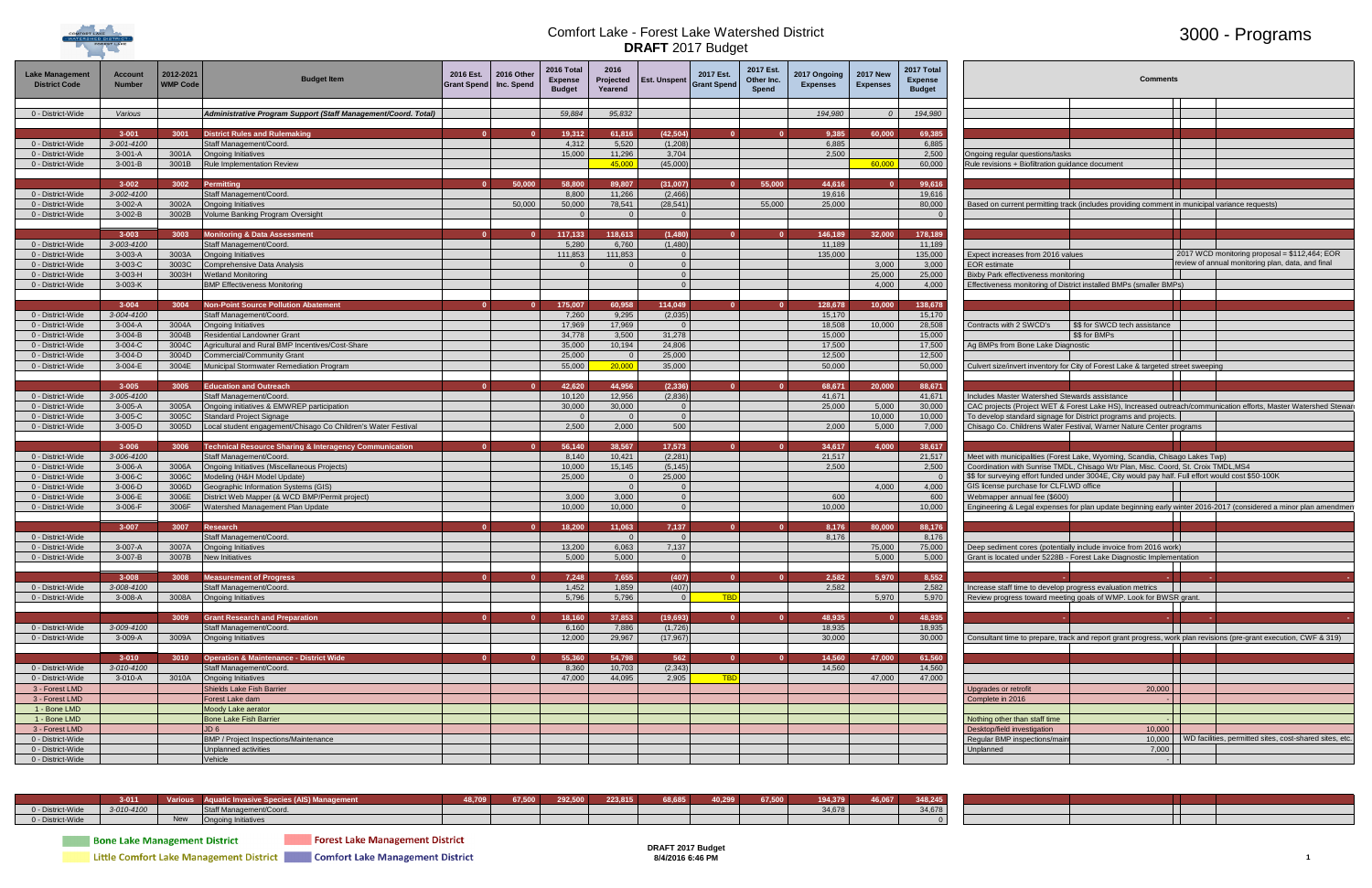

## 3000 - Programs

|                                     | <b>Comments</b>                                                                  |  |                                                                                                                      |
|-------------------------------------|----------------------------------------------------------------------------------|--|----------------------------------------------------------------------------------------------------------------------|
|                                     |                                                                                  |  |                                                                                                                      |
|                                     |                                                                                  |  |                                                                                                                      |
| plate replacement                   |                                                                                  |  |                                                                                                                      |
|                                     | bat cleaning units, signage at Comfort/Bone. Garbage/compost upkeep              |  |                                                                                                                      |
|                                     | me for program administration/planning                                           |  |                                                                                                                      |
|                                     |                                                                                  |  | ment/harvest options evaluation - trapping/baiting options, commercial harvester alternatives; Research/risk assessr |
|                                     |                                                                                  |  |                                                                                                                      |
|                                     |                                                                                  |  |                                                                                                                      |
| or BWS to conduct fish surveys      |                                                                                  |  |                                                                                                                      |
|                                     | on spending analysis (Delin, Assessment, Control of EWM and CLP). BWS quote in   |  |                                                                                                                      |
|                                     | onitoring of carp population with possibility of future harvest                  |  |                                                                                                                      |
| 'S and EOR time.                    |                                                                                  |  |                                                                                                                      |
| ork done for FL                     |                                                                                  |  |                                                                                                                      |
|                                     |                                                                                  |  |                                                                                                                      |
|                                     | commended in 2015, \$1K budgeted for survey                                      |  |                                                                                                                      |
|                                     | t strategy/options for rough fish prevention                                     |  |                                                                                                                      |
|                                     | n for now, consider if needed based on results of fisheries work                 |  |                                                                                                                      |
|                                     |                                                                                  |  | I appears to be very high and CLP is well established. Funding for potential treatment after further                 |
| er diagnostic study                 |                                                                                  |  |                                                                                                                      |
| as part of larger Shields Lake work |                                                                                  |  |                                                                                                                      |
| pt survey                           |                                                                                  |  |                                                                                                                      |
|                                     | nical management & ongoing monitoring                                            |  |                                                                                                                      |
| pt survey                           |                                                                                  |  |                                                                                                                      |
|                                     | on spending analysis (Delin, Assessment, Control of EWM, CLP & FR). BWS quote in |  |                                                                                                                      |
| <b>OR</b> time                      |                                                                                  |  |                                                                                                                      |
| pt survey                           |                                                                                  |  |                                                                                                                      |
|                                     | on spending analysis (Delin, Assessment, Control of EWM and CLP). BWS quote in   |  |                                                                                                                      |
|                                     |                                                                                  |  |                                                                                                                      |

| <b>Lake Manageme</b><br><b>District Code</b> | <b>Account</b><br><b>Number</b> | 2012-2021<br><b>WMP Code</b> | <b>Budget Item</b>                                             | 2016 Est. 2016 Other<br>Grant Spend Inc. Spend |           | <b>2016 Tota</b><br><b>Expense</b><br><b>Budget</b> | 2016<br>Projected<br>Yearend | <b>Est. Unspent</b> | 2017 Est.<br><b>Grant Spend</b> | 2017 Est<br>Other Inc.<br>Spend | 2017 Ongoing<br><b>Expenses</b> | 2017 Ne<br><b>Expenses</b> | 2017 Total<br><b>Expense</b><br><b>Budget</b> | <b>Comments</b>                                                                                                                |
|----------------------------------------------|---------------------------------|------------------------------|----------------------------------------------------------------|------------------------------------------------|-----------|-----------------------------------------------------|------------------------------|---------------------|---------------------------------|---------------------------------|---------------------------------|----------------------------|-----------------------------------------------|--------------------------------------------------------------------------------------------------------------------------------|
|                                              |                                 |                              |                                                                |                                                |           |                                                     |                              |                     |                                 |                                 |                                 |                            |                                               |                                                                                                                                |
| 0 - District-Wide                            | $3-005-B$                       | 3005B                        | Summer Boat Launch Monitoring                                  | 24,000                                         | 25.000    | 67,000                                              | 67.000                       |                     | 24.000                          | 25,000                          | 30,000                          |                            | 79,000                                        |                                                                                                                                |
| 0 - District-Wide                            | 5-220-F                         | <b>New</b>                   | District-wide Zebra Mussel Monitoring                          |                                                |           | 3.000                                               | 622                          | 2,378               |                                 |                                 | 100                             |                            | 100                                           | ZM sampler plate replacement                                                                                                   |
| 0 - District-Wide                            | 5-220-G                         | New                          | District-wide Boat Launch Site Upgrades                        | 1.300                                          |           |                                                     | 1.300                        | (1.300)             |                                 |                                 | 800                             | 6.067                      | 6,867                                         | Stationary boat cleaning units, signage at Comfort/Bone. Garbage/compost upkeep                                                |
| 0 - District-Wide                            | 5-220-E                         | New                          | District-wide Invasive Species Policy Development & Mgmnt Plan |                                                |           |                                                     | 15.000                       | (15.000)            |                                 |                                 | 15.000                          |                            | 15,000                                        | Consultant time for program administration/planning                                                                            |
| 0 - District-Wide                            | 5-220-C                         | 5220C                        | Invasive Species Control Pilot Projects                        |                                                |           |                                                     |                              |                     |                                 |                                 |                                 | 10.000                     | 10,000                                        | Carp management/harvest options evaluation - trapping/baiting options, commercial harvester alternatives; Research/risk assess |
| 0 - District-Wide                            |                                 | New                          | Rapid Response Fund                                            |                                                |           |                                                     |                              |                     |                                 |                                 |                                 | 20,000                     | 20,000                                        |                                                                                                                                |
| 1 - Bone LMD                                 | $5 - 221 - B$                   | 5221B                        | (Moody) AIS Management (updated from CLP Management)           |                                                |           |                                                     |                              |                     |                                 |                                 |                                 | 1,000                      | 1.000                                         |                                                                                                                                |
| 1 - Bone LMD                                 | $5 - 221 - D$                   | 5221D                        | (Moody) Rough Fish Management                                  |                                                |           |                                                     | 203                          | (203)               |                                 |                                 |                                 | 3.000                      | 3,000                                         | \$\$ for SMU or BWS to conduct fish surveys                                                                                    |
| 1 - Bone LMD                                 | 5-222-E                         | 5222E                        | (Bone) AIS Management                                          | 410                                            |           | 5.000                                               | 5,740                        | (740)               | 800                             |                                 | 9,100                           |                            | 9,900                                         | TBD based on spending analysis (Delin, Assessment, Control of EWM and CLP). BWS quote in                                       |
| 1 - Bone LMD                                 | 5-222-F                         | 5222F                        | (Bone) Rough Fish Management                                   |                                                |           | 10.000                                              | 10.000                       |                     |                                 |                                 | 5,000                           |                            | 5.000                                         | Continued monitoring of carp population with possibility of future harvest                                                     |
| 1 - Bone LMD                                 | 5-222-H                         | 5222H                        | (Bone) Macrophyte & Invasives Survey                           |                                                |           | 5.000                                               |                              | 5,000               |                                 |                                 |                                 |                            |                                               | Includes BWS and EOR time.                                                                                                     |
| 1 - Bone LMD                                 |                                 |                              | (Bone) Zebra Mussel Rapid Response                             |                                                |           | 6.000                                               |                              | 6.000               |                                 |                                 | 6,000                           |                            | 6.000                                         | Based on work done for FL                                                                                                      |
| 1 - Bone LMD                                 |                                 |                              | (Bone) Lake Vegetation Management Plan Update                  |                                                |           | 3.000                                               |                              | 3.000               |                                 |                                 |                                 |                            |                                               |                                                                                                                                |
| 2 - Little Comfort LMD                       | 5-225-C                         | 5225C                        | (Little Comfort) AIS Management                                |                                                |           | 1.000                                               | 1,300                        | (300)               |                                 |                                 |                                 | 1.000                      | 1.000                                         | No action recommended in 2015, \$1K budgeted for survey                                                                        |
| 2 - Little Comfort LMD                       | $5 - 225 - D$                   | 5225D                        | (Little Comfort) Rough Fish Management                         |                                                |           | 5.000                                               | 4.900                        | 100 <sub>1</sub>    |                                 |                                 |                                 | 3.000                      | 3.000                                         | Management strategy/options for rough fish prevention                                                                          |
| 3 - Forest LMD                               | $5 - 226 - B$                   | 5226B                        | (Shields) Rough Fish Management                                |                                                |           |                                                     |                              |                     |                                 |                                 |                                 |                            |                                               | Keep costs in for now, consider if needed based on results of fisheries work                                                   |
| 3 - Forest LMD                               | 5-226-C                         | 5226C                        | (Shields) AIS Management                                       |                                                |           |                                                     |                              |                     |                                 |                                 |                                 | 1.000                      | 1.000                                         | External load appears to be very high and CLP is well established. Funding for potential treatment after further               |
| 3 - Forest LMD                               | 5-226-E                         | 5226E                        | (Shields) Macrophyte & Invasives Survey                        |                                                |           | 5.000                                               |                              | 5.000               |                                 |                                 |                                 |                            |                                               | Consider after diagnostic study                                                                                                |
| 3 - Forest LMD                               |                                 |                              | (Shields) Lake Vegetation Management Plan                      |                                                |           |                                                     |                              |                     |                                 |                                 |                                 |                            |                                               | Anticipated as part of larger Shields Lake work                                                                                |
| 3 - Forest LMD                               | 5-227-D                         | 5227D                        | (Sylvan) Macrophyte & Invasives Survey                         |                                                |           | 6.000                                               |                              | 6,000               |                                 |                                 |                                 |                            |                                               | Point intercept survey                                                                                                         |
| 3 - Forest LMD                               | 5-227-E                         | 5227E                        | (Sylvan) AIS Management                                        |                                                |           | 4.000                                               | 592                          | 3.408               |                                 |                                 |                                 | 1.000                      | 1.000                                         | CLP mechanical management & ongoing monitoring                                                                                 |
| 3 - Forest LMD                               | 5-228-F                         |                              | 5228F (Forest) Macrophyte & Invasives Survey                   |                                                |           | 7.500                                               |                              | 7.500               |                                 |                                 |                                 |                            |                                               | Point-intercept survey                                                                                                         |
| 3 - Forest LMD                               | 5-228-G                         | 5228G                        | (Forest) AIS Management                                        | 22,499                                         | 42,500    | 150,000                                             | 110.660                      | 39,340              | 14,999                          | 42,500                          | 85,001                          |                            | 142,500                                       | TBD based on spending analysis (Delin, Assessment, Control of EWM, CLP & FR). BWS quote in                                     |
| 3 - Forest LMD                               | 5-228-N                         |                              | (Forest) Update Lake Vegetation Management Plan                |                                                |           | 3.000                                               |                              | 3.000               |                                 |                                 |                                 |                            |                                               | BWS and EOR time                                                                                                               |
| 4 - Comfort LMD                              | 5-229-H                         | 5229H                        | (Comfort) Macrophyte & Invasives Survey                        |                                                |           | 5.000                                               |                              | 5.000               |                                 |                                 |                                 |                            |                                               | Point-intercept survey                                                                                                         |
| 4 - Comfort LMD                              | $5 - 229 - 1$                   | 52291                        | (Comfort) AIS Management                                       | 500                                            |           | 4,000                                               | 6,498                        | (2, 498)            | 500                             |                                 | 8,700                           |                            | 9,200                                         | TBD based on spending analysis (Delin, Assessment, Control of EWM and CLP). BWS quote in                                       |
| 4 - Comfort LMD                              | $5-229-J$                       |                              | 5229J (Comfort) Update Lake Vegetation Management Plan         |                                                |           | 3.000                                               |                              | 3.000               |                                 |                                 |                                 |                            |                                               |                                                                                                                                |
|                                              |                                 |                              |                                                                |                                                |           |                                                     |                              |                     |                                 |                                 |                                 |                            |                                               |                                                                                                                                |
| <b>TOTAL PROGRAMS</b>                        |                                 |                              |                                                                | \$48,709                                       | \$117,500 | \$860,480                                           | \$749,899                    | \$110,581           | \$40,299                        | \$122,500                       | \$700,789                       |                            | $$305,037$ $$1,168,625$                       |                                                                                                                                |

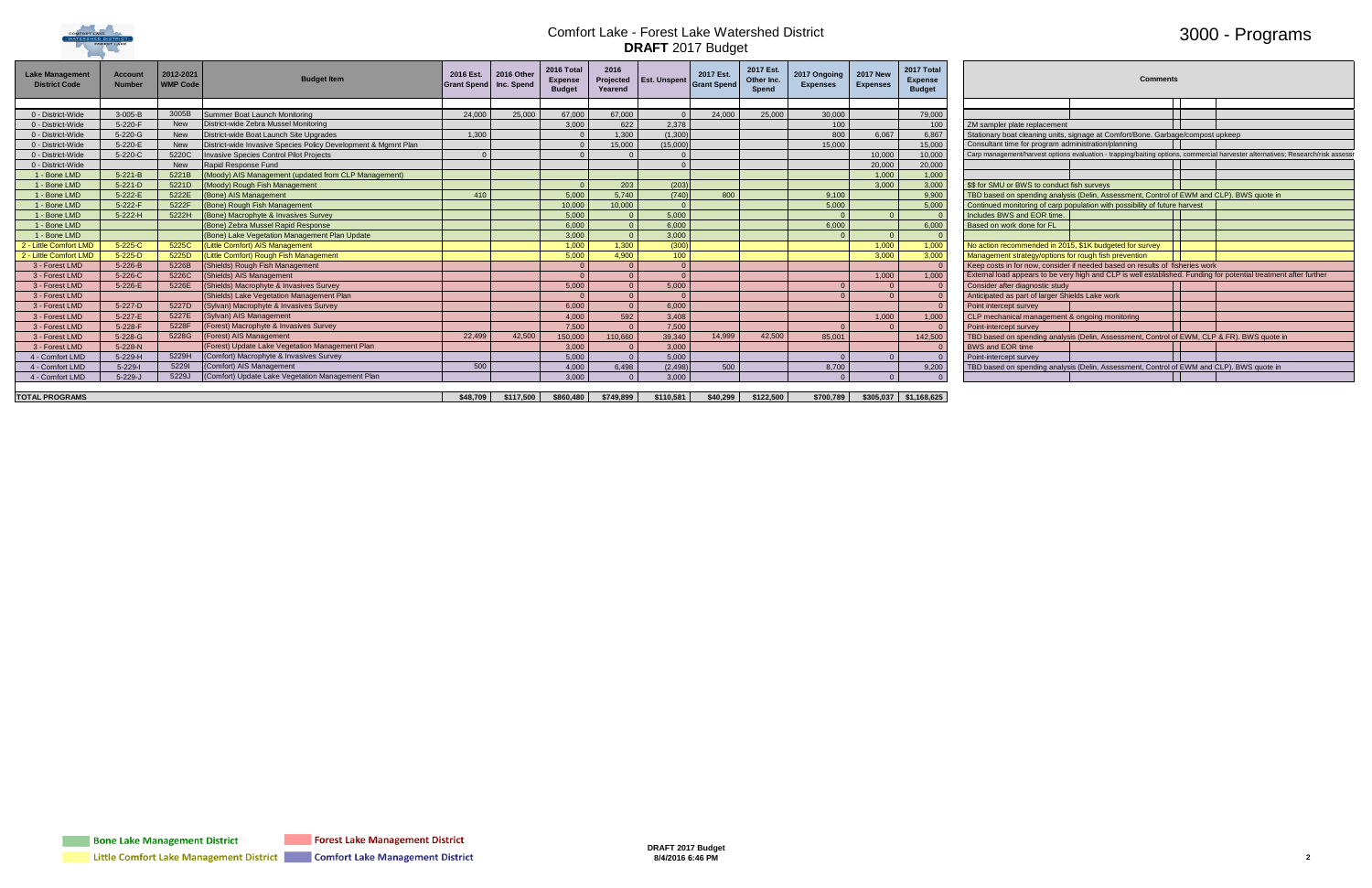

### 5000 - Projects

| <b>Comments</b>                                                                                             |
|-------------------------------------------------------------------------------------------------------------|
|                                                                                                             |
|                                                                                                             |
| 0                                                                                                           |
| ther parts of WMP                                                                                           |
|                                                                                                             |
| 0                                                                                                           |
|                                                                                                             |
| or WD and LGU use, i.e., ordinance violations, mgmt                                                         |
| es for stormwater impact fund<br>d loads are addressed (Moody Lk wetland rehabilitation implementation)     |
| 2016-2017                                                                                                   |
| P implementation efforts                                                                                    |
| f Little Comfort monitoring                                                                                 |
| fort monitoring                                                                                             |
|                                                                                                             |
| gation reuse and alum treatment (BWSR FY2017 Grant App)                                                     |
| 6 pending board approval                                                                                    |
| nrough cost-share & education programs<br>expiration date = June 30, 2018                                   |
| bing Plan (BWSR FY2017 Grant App)                                                                           |
| mplementation Planning - Judicial Ditch 6 (subcatch. R7) (BWSR FY2017 Grant App)                            |
| lementation Planning - wetland monitoring and testing (subcatch. R5, R3, R5S) (BWSR FY2017 Grant App)       |
| mplementation Planning - (subcatch. Castle East)<br>'s (SEH projects) (BWSR FY2017 Grant App)               |
| Estimate includes GPS locate of each parcel and create GIS layer for WD and LGU use. Use pilot google stree |
|                                                                                                             |
| s will be carried over to 2017 for construction                                                             |
| the context of 5220A Volume Control Facility Planning & Design. Will evaluate after BMP                     |
|                                                                                                             |
|                                                                                                             |
| <b>BWSR CWF grant</b>                                                                                       |
|                                                                                                             |
|                                                                                                             |
|                                                                                                             |
|                                                                                                             |
| 0                                                                                                           |
| eline restoration                                                                                           |
|                                                                                                             |
| $\mathbf 0$                                                                                                 |
|                                                                                                             |
| completed in 2016. Grant funds carried forward for 2017 construction.                                       |
|                                                                                                             |
|                                                                                                             |
| other areas so will evaluate for later project.                                                             |
|                                                                                                             |
|                                                                                                             |
| Comfort Diagnostic study.                                                                                   |
|                                                                                                             |

To be considered for inclusion under 5420A Wetland Inventory.

| <b>Lake Management</b><br><b>District Code</b> | <b>Account</b><br><b>Number</b> | 2012-2021<br><b>WMP</b><br>Code | <b>Budget Item</b>                                                                  | 2016 Est.<br>Grant<br><b>Spend</b> | 2016 Other<br>Inc. Spend | 2016 Total<br><b>Expense</b><br><b>Budget</b> | 2016<br>Projected<br>Yearend | <b>Est. Unspent</b>        | 2017 Est.<br><b>Grant Spend</b> | 2017 Est.<br>Other Inc.<br>Spend | 2017 Ongoing<br><b>Expenses</b> | <b>2017 New</b><br><b>Expenses</b> | 2017 Total<br><b>Expense</b><br><b>Budget</b> | <b>Comments</b>                                                                                                                       |
|------------------------------------------------|---------------------------------|---------------------------------|-------------------------------------------------------------------------------------|------------------------------------|--------------------------|-----------------------------------------------|------------------------------|----------------------------|---------------------------------|----------------------------------|---------------------------------|------------------------------------|-----------------------------------------------|---------------------------------------------------------------------------------------------------------------------------------------|
| 0 - District-Wide                              |                                 |                                 | Various   Administrative Projects Support (Staff Management/Coord. Total)           |                                    |                          | 50,600                                        | 78,658                       | (28.058)                   | $\Omega$                        | $\Omega$                         | 57,558                          | $\Omega$                           | 57,558                                        |                                                                                                                                       |
|                                                |                                 |                                 |                                                                                     |                                    |                          |                                               |                              |                            |                                 |                                  |                                 |                                    |                                               |                                                                                                                                       |
| 0 - District-Wide                              | $5 - 100$                       |                                 | 5100 Floodplain<br>Staff Management/Coord.                                          |                                    |                          |                                               | $\overline{\mathbf{0}}$      | $\Omega$<br>$\overline{0}$ | $\Omega$                        |                                  |                                 |                                    | $\Omega$                                      | Rolled into projects in other parts of WMP                                                                                            |
| 0 - District-Wide                              | 5-140-A                         |                                 | 5140A Sunrise River Water Quality/Quantity Regional Stormwater Project              |                                    |                          |                                               | $\Omega$                     | $\overline{0}$             |                                 |                                  |                                 |                                    |                                               |                                                                                                                                       |
|                                                |                                 |                                 |                                                                                     |                                    |                          |                                               |                              |                            |                                 |                                  |                                 |                                    |                                               |                                                                                                                                       |
|                                                | $5 - 200$                       | 5200 Lakes                      |                                                                                     | 353,908                            | $\Omega$                 | 735,456                                       | 708,462                      | 26,994                     | 525,974                         |                                  | 274,048                         | 399,697                            | 1,199,719                                     |                                                                                                                                       |
| 0 - District-Wide                              | 5-200-4100                      |                                 | Staff Management/Coord.                                                             |                                    |                          | 29,115                                        | 50,969                       | (21, 854)                  |                                 |                                  | 28,295                          |                                    | 28,295                                        |                                                                                                                                       |
| 0 - District-Wide                              | 5-220-H                         |                                 | District-wide Lake Shoreline Inventory Tech Evaluation                              |                                    |                          | 5.000                                         | 5,000                        | $\overline{0}$             |                                 |                                  | 2.000                           |                                    | 2.000                                         | GPS to dev. GIS layer for WD and LGU use, i.e., ordinance violations, mgmt                                                            |
| 0 - District-Wide                              | 5-220-A                         |                                 | 5220A Volume Control Facility Planning & Design                                     |                                    |                          |                                               | $\overline{0}$               | $\overline{0}$             |                                 |                                  |                                 | 10,000                             | 10,000                                        | Small assessment of sites for stormwater impact fund                                                                                  |
| 1 - Bone LMD                                   | 5-221-C                         | 5221C                           | (Moody) Alum Treatment                                                              |                                    |                          |                                               | (150)                        | 150                        |                                 |                                  |                                 | 7,000                              | 7,000                                         | Consider after watershed loads are addressed (Moody Lk wetland rehabilitation implementation)                                         |
| 1 - Bone LMD                                   | $5 - 222 - B$                   | 5222B                           | (Bone) Bone Lake Infiltration Basin Planning and Design (SBL07)                     |                                    |                          | 66.950                                        | 20.000                       | 46.950                     |                                 |                                  | 46.950                          |                                    | 46.950                                        | Additional feasibility in 2016-2017                                                                                                   |
| 1 - Bone LMD                                   | 5-222-C                         | 5222C                           | (Bone) Bone Lake Infiltration Basin Implementation (SBL07) *misc projects           |                                    |                          | 50,000                                        | $\Omega$                     | 50,000                     | 25,000                          |                                  | 50,000                          | 25,000                             | 100,000                                       | Year 1 of multi-year BMP implementation efforts                                                                                       |
| 2 - Little Comfort LM                          | $5 - 223 - A$                   | 5223A                           | (Birch) Phos. Source Assessment & Implementation Plan                               |                                    |                          |                                               | $\Omega$                     | $\Omega$                   |                                 |                                  |                                 |                                    |                                               | Included in 2nd phase of Little Comfort monitoring                                                                                    |
| 2 - Little Comfort LM                          | $5 - 225 - A$                   | 5225A                           | (Little Comfort) Phos. Source Assessment & Implementation Plan                      |                                    |                          | 30,000                                        | 28,697                       | 1,303                      |                                 |                                  | 1,303                           | 28,697                             | 30,000                                        | 2nd phase of Little Comfort monitoring                                                                                                |
| 3 - Forest LMD                                 | 5-226-A                         | 5226A                           | (Shields) Feasibility Study - Biomanipulation                                       |                                    |                          |                                               | $\overline{0}$               | $\overline{0}$             |                                 |                                  |                                 |                                    |                                               |                                                                                                                                       |
| 3 - Forest LMD                                 | 5-226-D                         | 5226D                           | (Shields) Shoreline Survey                                                          |                                    |                          |                                               | $\overline{0}$               | $\overline{0}$             |                                 |                                  |                                 |                                    |                                               |                                                                                                                                       |
| 3 - Forest LMD                                 | 5-226-F                         | 5226A                           | (Shields) Diagnostic Study & Implementation (208th Street Neighborhood Ponds Mainte |                                    |                          | 10,000                                        | 18,166                       | (8, 166)                   | 150,000                         |                                  |                                 | 60,000                             | 210,000                                       | Shields SW harvest, irrigation reuse and alum treatment (BWSR FY2017 Grant App)                                                       |
| 3 - Forest LMD                                 | $5-227-A$                       | 5227A                           | (Sylvan) Stormwater and Shoreline BMP Planning                                      |                                    |                          | 16,391                                        | 16,391                       | $\overline{0}$             | TRI                             |                                  |                                 |                                    | - 0                                           | To be completed in 2016 pending board approval                                                                                        |
| 3 - Forest LMD                                 | 5-227-B                         | 5227B                           | (Sylvan) Stormwater and Shoreline BMP Implementation                                |                                    |                          |                                               | $\Omega$                     | $\overline{\mathbf{0}}$    |                                 |                                  |                                 |                                    | $\overline{0}$                                | Likely implementation through cost-share & education programs                                                                         |
| 3 - Forest LMD                                 | 5-228-A                         | 5228A                           | (Forest) Diagnostic Study and Implementation Plan                                   | 46,449                             |                          | 80,000                                        | 80,000                       | $\overline{\mathbf{0}}$    |                                 |                                  | 15,000                          |                                    | 15,000                                        | PCA Grant agreement expiration date = June 30, 2018                                                                                   |
| 3 - Forest LMD                                 | 5-228-B                         | 5228B                           | (Forest) Forest Lake Diagnostic Study Implementation                                |                                    |                          |                                               | $\Omega$                     | $\overline{0}$             | 36,000                          |                                  |                                 | 30.000                             | 66,000                                        | Enhanced Street Sweeping Plan (BWSR FY2017 Grant App)                                                                                 |
| 3 - Forest LMD                                 | <b>NEW</b>                      |                                 | (Forest) Forest Lake Diagnostic Study Implementation                                |                                    |                          |                                               |                              | $\overline{0}$             | 40,000                          |                                  |                                 | 75,000                             | 115,000                                       | Priority Subcatchment Implementation Planning - Judicial Ditch 6 (subcatch. R7) (BWSR FY2017 Grant App)                               |
| 3 - Forest LMD                                 | <b>NEW</b>                      |                                 | (Forest) Forest Lake Diagnostic Study Implementation                                |                                    |                          |                                               |                              | $\Omega$                   | 40.00                           |                                  |                                 | 40,000                             | 80,000                                        | Priority Subcatchment Implementation Planning - wetland monitoring and testing (subcatch. R5, R3, R5S) (BWSR FY2017 Grant App)        |
| 3 - Forest LMD                                 | <b>NEW</b>                      |                                 | (Forest) Forest Lake Diagnostic Study Implementation                                |                                    |                          |                                               |                              | $\overline{0}$             | 40.00                           |                                  |                                 | 50.000                             | 90,000                                        | Priority Subcatchment Implementation Planning - (subcatch. Castle East)                                                               |
| 3 - Forest LMD                                 | 5-228-C                         |                                 | 5228C (Forest) Urban Stormwater Retrofit Planning & Design (FL01, FL81)             |                                    |                          |                                               | $\Omega$                     | $\overline{0}$             | 52,974                          |                                  |                                 | 50.000                             | 102,974                                       | Forest Lake South BMPs (SEH projects) (BWSR FY2017 Grant App)                                                                         |
| 3 - Forest LMD                                 | 5-228-D                         |                                 | 5228D (Forest) Urban Stormwater Retrofit Implementation (FL01, FL81)                |                                    |                          |                                               | $\Omega$                     | $\Omega$                   |                                 |                                  |                                 |                                    |                                               | \$14,632 was in 2015 CIP. Estimate includes GPS locate of each parcel and create GIS layer for WD and LGU use. Use pilot google stree |
| 3 - Forest LMD                                 | 5-228-E                         | 5228E                           | (Forest) Shoreline Survey                                                           |                                    |                          |                                               | $\overline{0}$               | $\overline{0}$             |                                 |                                  |                                 |                                    |                                               |                                                                                                                                       |
| 3 - Forest LMD                                 | 5-228-M                         | 5228B                           | (Forest) 3rd Lake Pond Implemenation (FL Wetland Treatmen                           | 20,000                             |                          | 20,000                                        | 20,000                       | $\overline{0}$             | 142,000                         |                                  | 40,500                          |                                    | 182,500                                       | First half grant payments will be carried over to 2017 for construction                                                               |
| 3 - Forest LMD                                 | 5-228-O                         |                                 | (Forest) Hilo Lane Stormwater Retrofit Project                                      |                                    |                          |                                               | 67,388                       | (67, 388)                  |                                 |                                  | 90,000                          |                                    | 90,000                                        |                                                                                                                                       |
| 4 - Comfort LMD                                | 5-229-B                         | 5229B                           | (Comfort) Sunrise Regional Stormwater Project Implementation                        |                                    |                          |                                               | $\Omega$                     | $\overline{0}$             |                                 |                                  |                                 |                                    | $\Omega$                                      | Will be evaluated within the context of 5220A Volume Control Facility Planning & Design. Will evaluate after BMP                      |
| 4 - Comfort LMD                                | 5-229-D                         | 5229D                           | (Comfort) BMP Feasibility Study for District's Tax Forfeited Land                   |                                    |                          | $\Omega$                                      | $\overline{\mathbf{0}}$      | $\overline{0}$             |                                 |                                  |                                 |                                    | $\Omega$                                      |                                                                                                                                       |
| 4 - Comfort LMD                                | 5-229-E                         | 5229E                           | (Comfort) BMP Implementation on District's Tax Forfeited Land                       |                                    |                          | $\Omega$                                      | $\overline{0}$               | $\overline{0}$             |                                 |                                  |                                 |                                    | $\Omega$                                      |                                                                                                                                       |
| 4 - Comfort LMD                                | 5-229-G                         | 5229G                           | (Comfort) Bixby Park Stormwater Treatment Implementation                            | 287,459                            |                          | 428,000                                       | 400,000                      | 28,000                     |                                 |                                  |                                 |                                    | $\overline{0}$                                | Includes \$360,750 from BWSR CWF grant                                                                                                |
| 4 - Comfort LMD<br>1 - Bone LMD                | 5-299-A                         | 5299A<br>5299D                  | (Heims) Lake Water Quality Study<br>(Third) Lake Water Quality Study                |                                    |                          |                                               | 2,000                        | (2,000)                    |                                 |                                  |                                 | 8.000                              | $\Omega$<br>8.000                             |                                                                                                                                       |
|                                                | 5-299-D                         |                                 |                                                                                     |                                    |                          |                                               |                              | $\Omega$<br>$\overline{0}$ |                                 |                                  |                                 |                                    |                                               |                                                                                                                                       |
| 1 - Bone LMD<br>1 - Bone LMD                   | 5-299-E<br>5-299-L              | 5299E<br>5299L                  | (Fourth) Lake Water Quality Study<br>(Lendt) Lake Water Quality Study               |                                    |                          |                                               |                              | $\overline{0}$             |                                 |                                  |                                 | 8,000<br>8.000                     | 8,000<br>8.000                                |                                                                                                                                       |
|                                                |                                 |                                 |                                                                                     |                                    |                          |                                               |                              | $\overline{0}$             |                                 |                                  |                                 |                                    |                                               |                                                                                                                                       |
|                                                | $5 - 300$                       |                                 | 5300 Streams                                                                        |                                    | n                        | 18,012                                        | 11,356                       | 6,656                      | $\Omega$                        | n.                               | 10,512                          | - 0                                | 10,512                                        |                                                                                                                                       |
| 0 - District-Wide                              | 5-300-4100                      |                                 | Staff Management/Coord.                                                             |                                    |                          | 3,012                                         | 3,856                        | (844)                      |                                 |                                  | 3,012                           |                                    | 3,012                                         |                                                                                                                                       |
| 0 - District-Wide                              | 5-340-C                         |                                 | 5340C (Sunrise) Forest Lake Outlet Channel Design and Restoration                   |                                    |                          | 15,000                                        | 7,500                        | 7,500                      |                                 |                                  | 7,500                           |                                    | 7,500                                         | Small feasibility of shoreline restoration                                                                                            |
|                                                |                                 |                                 |                                                                                     |                                    |                          |                                               |                              | $\Omega$                   |                                 |                                  |                                 |                                    |                                               |                                                                                                                                       |
|                                                | $5 - 400$                       | 5400                            | Wetlands                                                                            | 50,000                             |                          | 183.547                                       | 59,723                       | 123,824                    | 320,000                         |                                  | 72,316                          |                                    | 382.316                                       |                                                                                                                                       |
| 0 - District-Wide                              |                                 |                                 | Staff Management/Coord.                                                             |                                    |                          | 3,547                                         | 4,723                        | (1, 176)                   |                                 |                                  | 7,316                           |                                    | 7,316                                         |                                                                                                                                       |
|                                                | $5 - 420 - A$                   | 5420A                           | Wetland Inventory                                                                   |                                    |                          |                                               |                              | $\Omega$                   | 10.000                          |                                  |                                 |                                    |                                               |                                                                                                                                       |
| 1 - Bone LMD                                   | $5 - 421 - A$                   | 5421A                           | (Moody) Wetland Restoration and Cattle Exclusion (NBL12)                            | 50,000                             |                          | 150,000                                       | 50,000                       | 100,000                    | 310,000                         |                                  | 40,000                          |                                    | 350,000                                       | nitial design work to be completed in 2016. Grant funds carried forward for 2017 construction.                                        |
| 1 - Bone LMD                                   | 5-422-A                         | 5422A                           | (Bone) Phosphorus Source Assessment (NBL17)                                         |                                    |                          | Completed                                     | $\Omega$                     |                            |                                 |                                  |                                 |                                    |                                               |                                                                                                                                       |
| 1 - Bone LMD                                   | $5 - 422 - B$                   | 5422B                           | (Bone) Wetland Restoration Feasibility & Design (NBL17)                             |                                    |                          |                                               | $\overline{0}$               | $\overline{0}$             |                                 |                                  |                                 |                                    | $\Omega$                                      |                                                                                                                                       |
| 1 - Bone LMD                                   | 5-422-C                         |                                 | 5422C (Bone) Wetland Restoration (NBL17)                                            |                                    |                          |                                               | $\overline{0}$               | $\overline{0}$             |                                 |                                  |                                 |                                    | $\Omega$                                      |                                                                                                                                       |

| 1 - Bone LMD           |               |      | 5-422-C   5422C (Bone) Wetland Restoration (NBL17)         |  |        |       |        |        |        |                                                                         |
|------------------------|---------------|------|------------------------------------------------------------|--|--------|-------|--------|--------|--------|-------------------------------------------------------------------------|
| 1 - Bone LMD           | $5 - 422 - E$ |      | 5422E (Bone) Wetland Restoration Planning & Design (SBL38) |  |        |       |        |        |        | Did not rank as high as other areas so will evaluate for later project. |
| 1 - Bone LMD           | 5-422-F       |      | 5422F (Bone) Wetland Restoration (SBL38)                   |  |        |       |        |        |        |                                                                         |
| 1 - Bone LMD           |               |      | (Bone) Wetland Planning & Design (SBL - ALL drainage area  |  | 30,000 | 5,000 | 25,000 | 25,000 | 25,000 |                                                                         |
| 2 - Little Comfort LMD | $5 - 423 - A$ |      | 5423A (Birch) Wetland Phosphorus Source Assessment (LCL20) |  |        |       |        |        |        | To be included in Little Comfort Diagnostic study.                      |
| 2 - Little Comfort LMD | $5 - 423 - B$ |      | 5423B (Birch) Wetland Restoration Design (LCL20)           |  |        |       |        |        |        |                                                                         |
| 2 - Little Comfort LMD | $5-423-C$     |      | 5423C (Birch) Wetland Restoration (LCL20)                  |  |        |       |        |        |        |                                                                         |
|                        |               |      |                                                            |  |        |       |        |        |        |                                                                         |
|                        | 5-500         | 5500 | <b>Upland Resources</b>                                    |  | 870    | 1.114 | (244)  | 1.148  | 1.148  |                                                                         |
| 0 - District-Wide      |               |      | Staff Management/Coord.                                    |  | 870    | 1.114 | (244)  | 1,148  | 1,148  |                                                                         |
| 0 - District-Wide      | $5 - 520 - A$ |      | 5520A Invasive Species Management Plan                     |  |        |       |        |        |        | To be part of larger AIS Mgmt Plan.                                     |
| 0 - District-Wide      | $5 - 520 - C$ |      | 5520C Natural Resources Inventory and Prioritization       |  |        |       |        |        |        | To be considered for inclusion under 5420A Wetland Inventory            |

|                   | $5 - 600$ | 5600 | Groundwater                                               |  |  |  | 4,017 | 16,391 | 20,408 |                                |
|-------------------|-----------|------|-----------------------------------------------------------|--|--|--|-------|--------|--------|--------------------------------|
| 0 - District-Wide |           |      | Staff Management/Coord.                                   |  |  |  | 4.017 |        | 4.017  |                                |
| 0 - District-Wide | 5-620-A   |      | 5620A GW-Dependent Natural Resource Inventory and Review  |  |  |  |       |        |        | Develop an approach with 5420A |
| 0 - District-Wide |           |      | 5-620-B   5620B GW-Dependent Natural Resource Action Plan |  |  |  |       |        |        |                                |

**Bone Lake Management District** 

**Forest Lake Management District** 

Little Comfort Lake Management District Comfort Lake Management District

**DRAFT 2017 Budget 8/4/2016 6:47 PM 1**